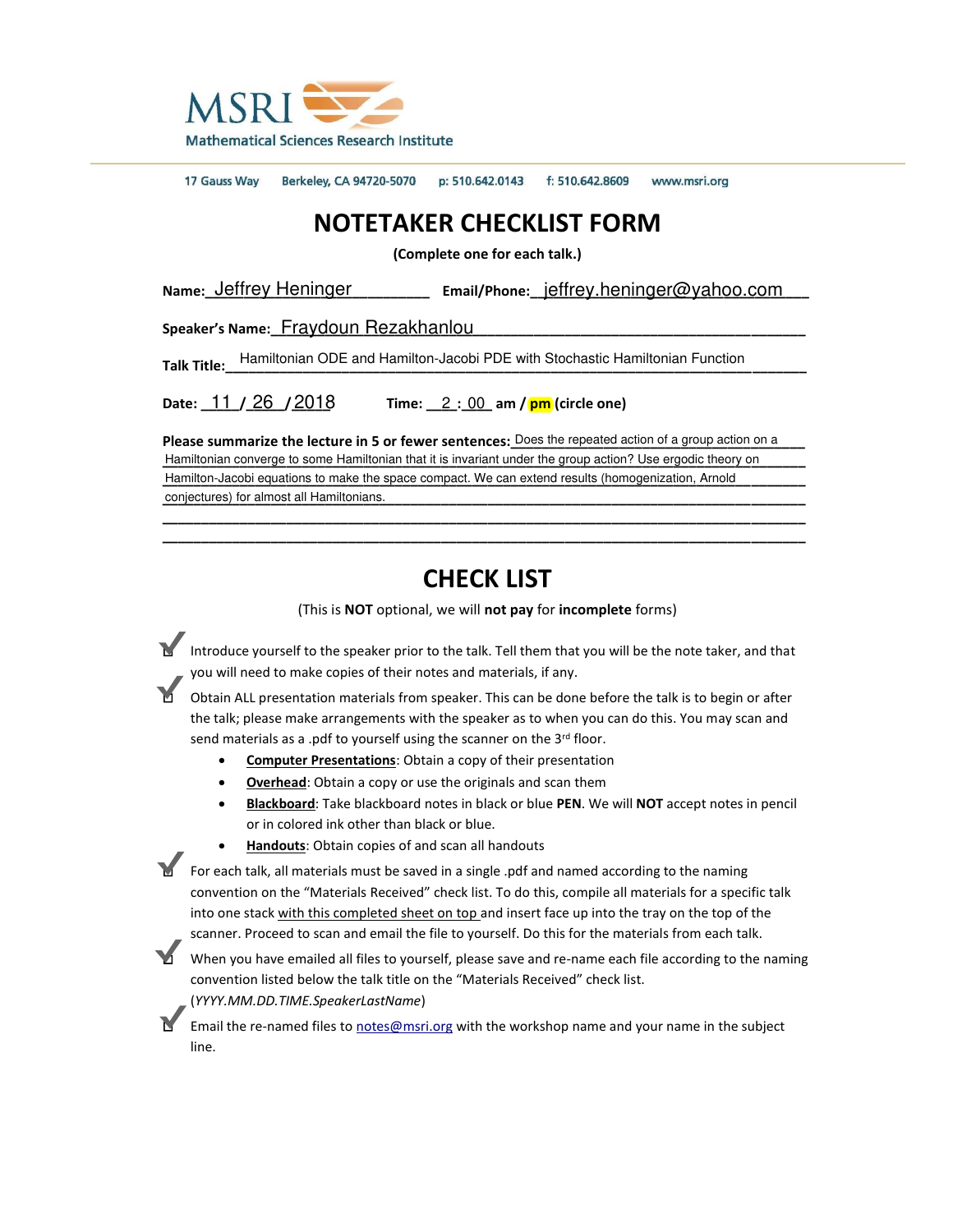HANLTONIAN ODE AND HAMLTON-TACBIP PDE WITH STOCHASTIC HANNLTON IAN ECHCHON

\nFeayboun Resarithatic to the

\nHamiltonian Functions

\nHamiltonian Functions

\nHamiltonian Functions

\nHamiltonian functions on

\nHeak (20,00) 
$$
\rightarrow
$$
 IR

\nSted of Hamiltonian

\nHeak (20,00)  $\rightarrow$  IR

\nHeak (20,00)  $\rightarrow$  IR

\nHeak (20,00)  $\rightarrow$  IR

\nHeak (20,01)  $\rightarrow$  IR

\nHeak (20,01)  $\rightarrow$  IR

\nHeak (20,02)  $\rightarrow$  IR

\nHeak (20,03)  $\rightarrow$  IR

\nHeak (20,04)  $\rightarrow$  IR

\nHeak (20,00)  $\rightarrow$  IR

\nHeak (20,00)  $\rightarrow$  IR

\nHeak (20,01)  $\rightarrow$  IR

\nHeak (20,02)  $\rightarrow$  IR

\nHeak (20,03)  $\rightarrow$  IR

\nHeak (20,04)  $\rightarrow$  IR

\nHeak (20,05)  $\rightarrow$  IR

\nHeak (20,06)  $\rightarrow$  IR

\nHeak (20,07)  $\rightarrow$  IR

\nHeak (20,08)  $\rightarrow$  IR

\nHeak (20,09)  $\rightarrow$  IR

\nHeak (20,00)  $\rightarrow$  IR

\nHeak (20,01)  $\rightarrow$  IR

\nHeak (20,03)  $\rightarrow$  IR

\nHeak (20,04)  $\rightarrow$  IR

\nHeak (20,05)  $\rightarrow$  IR

\nHeak (20,

 $\mathcal{L}^{\dagger}$